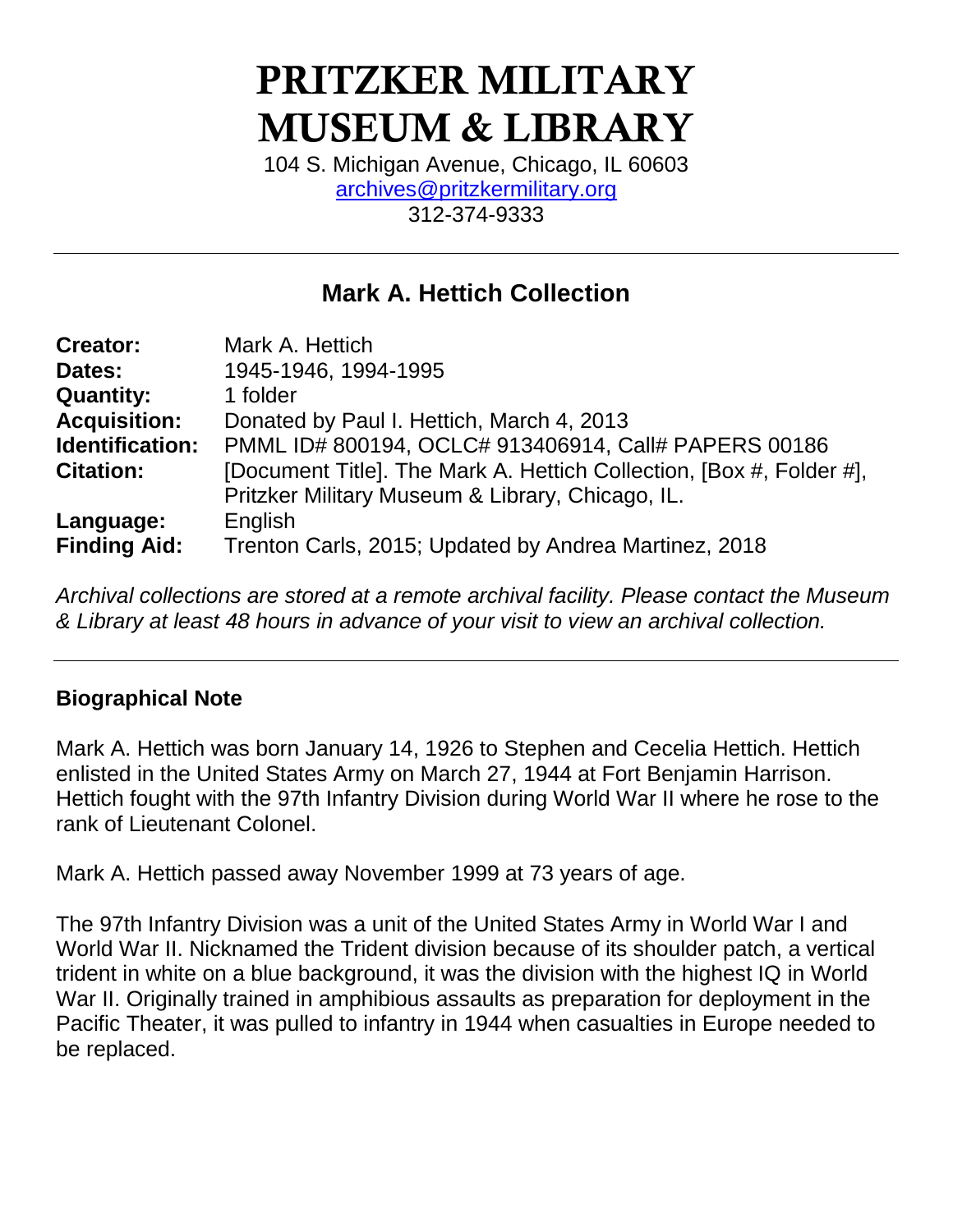### **Scope and Content of the Collection**

The Mark A. Hettich Collection consists of military documents relating to the 97th Infantry Division during World War II and its reunions. Included in the collection are photocopies of the monthly historical narrative reports for the division from September 1945 until February 1946. The collection also contains papers, reflections, a publication, and relia surrounding reunions of the division in 1994-1995.

#### **Arrangement**

The collection arrived in no particular order and has been arranged chronologically by staff. The collection consists of one series:

#### **Series One: Military Documents**

### **Rights**

Copyrights held by Paul I. Hettich were transferred to the Pritzker Military Museum & Library. All other rights are held by the author or publisher. Users assume responsibility for following copyright laws as established by US Code Title 17.

# **Key Subjects**

This collection is indexed under the following headings in the Library's online catalog. Researchers interested in materials about related topics, persons, or places should search the catalog using these subject headings.

# **Subjects**

United States.--Army--Infantry, 97<sup>th</sup>. World War, 1939-1945--Regimental histories--United States--97<sup>th</sup> Infantry Division.

# **Container List**

| 800195001 | 97th Infantry Division Monthly Historical Narrative<br>Reports. (Photocopy)<br>$(15 \text{ pages})$ . | September<br>$1945 -$<br>February 1946 |
|-----------|-------------------------------------------------------------------------------------------------------|----------------------------------------|
| 800195002 | World War II Reunion Group: 50th Anniversary of the<br>"Battle of the Bulge." (Photocopy) (14 pages). | December<br>1994                       |